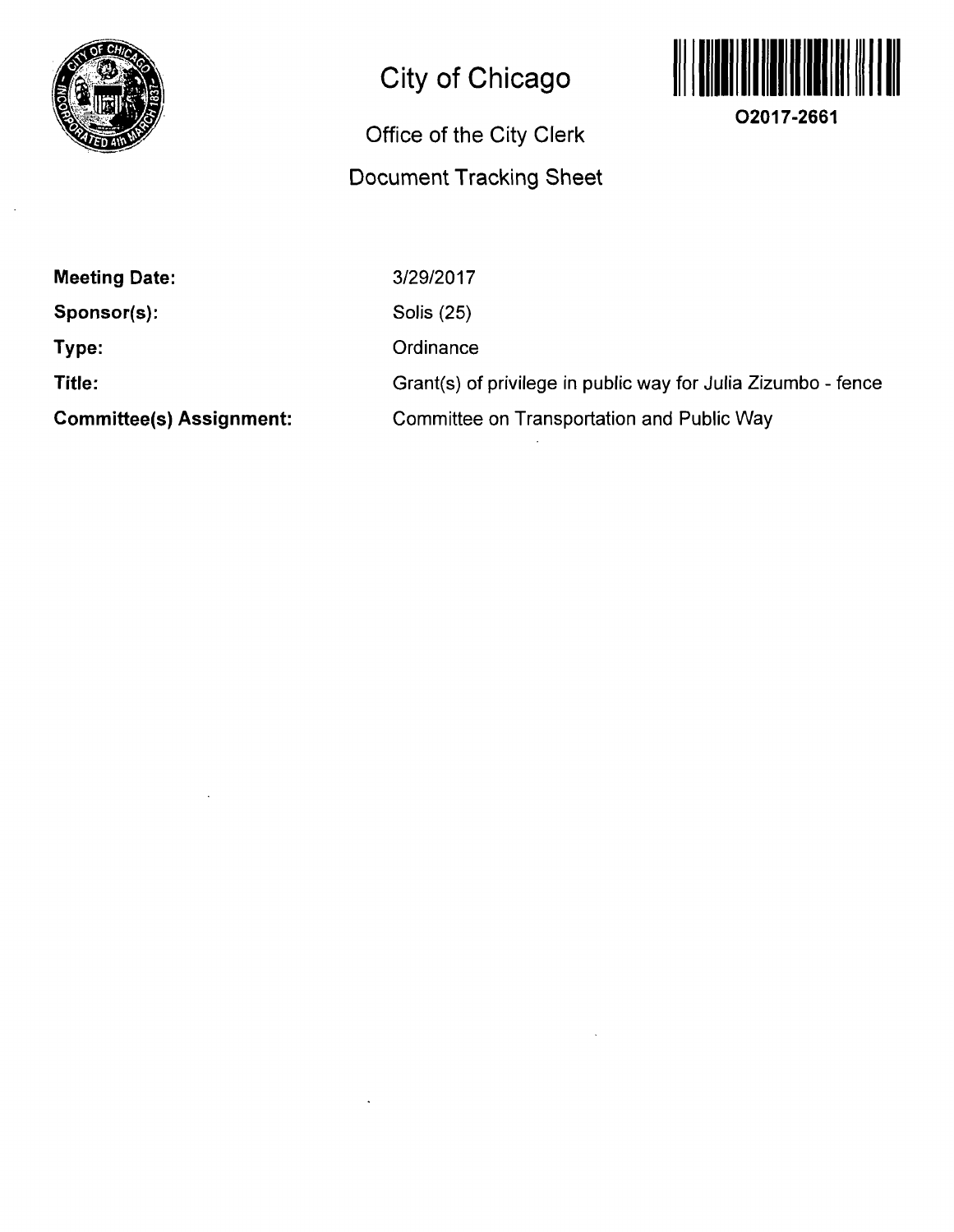**ORDINANCE** JULIA ZIZUMBO Acct. No. 368231 -1 Permit No. 1126528

Be It Ordained by the City Council of the City of Chicago:

SECTION 1. Permission and authority are hereby given and granted to JULIA ZIZUMBO, upon the terms and subject to the conditions of this ordinance to maintain and use, as now constructed, one (1) Fence(s) on the public right-of-way adjacent to its premises known as 2249 W. Cullerton St..

Said Fence(s) at W, Culllerton measure(s):

One (1) at nineteen (19) feet in length, and one (1) foot in width for a total of nineteen (19) square feet.

The location of said privilege shall be as shown on prints kept on file with the Department of Business Affairs and Consumer Protection and the Office of the City Clerk.

Said privilege shall be constructed in accordance with plans and specifications approved by the Department of Transportation (Division of Project Development).

This grant of privilege in the public way shall be subject to the provisions of Section 10-28-015 and all other required provisions of the Municipal Code of Chicago.

The grantee shall pay to the City of Chicago as compensation for the privilege #1126528 herein granted the sum of zero (\$.00) per annum in advance.

A 25% penalty will be added for payments received after due date.

The permit holder agrees to hold the City of Chicago harmless for any damage, relocation or replacement costs associated with damage, relocation or removal of private property caused by the City performing work in the public way.

Authority herein given and granted for a period of five (5) years from and after 02/15/2017.

Alderman

Daniel S. Solis 25th Ward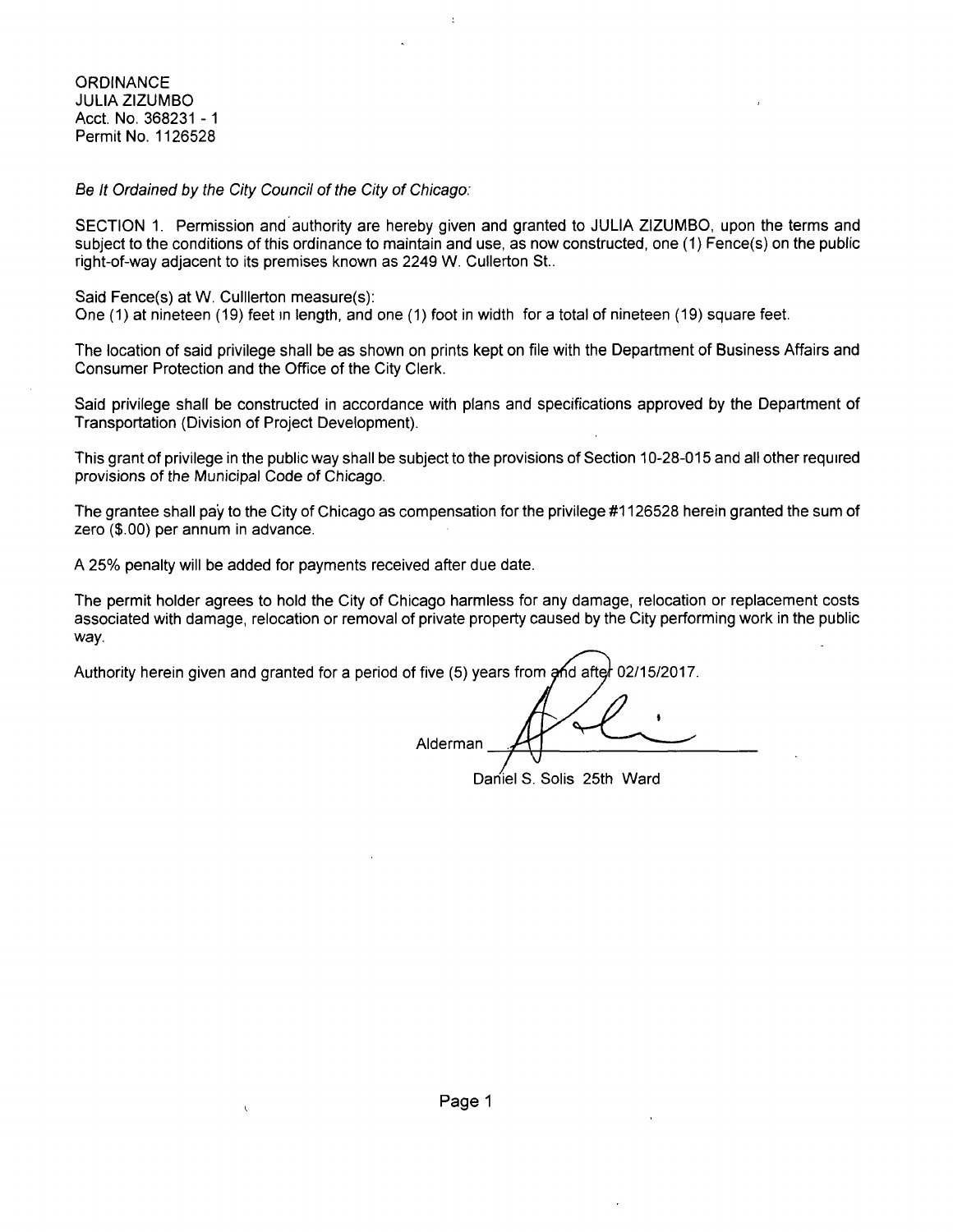(Page 2 of 4)

λ 58. r 19<br>|<br>|<br>|}

**'** FRONT PLATFORM AND STEPS OF FRONT 'BUILDING





FRONT PLATFROM AND STEPS AT FRONT BUILDING LOWER LEVEL



 $\overline{\phantom{a}}$ 

REAR ELEVATION OF REAR BUILDING

FRONT ELEVATION OF FRONT BUILDING

#### 2249 W CULLERTON AVENUE CHICAGO ILLINOIS